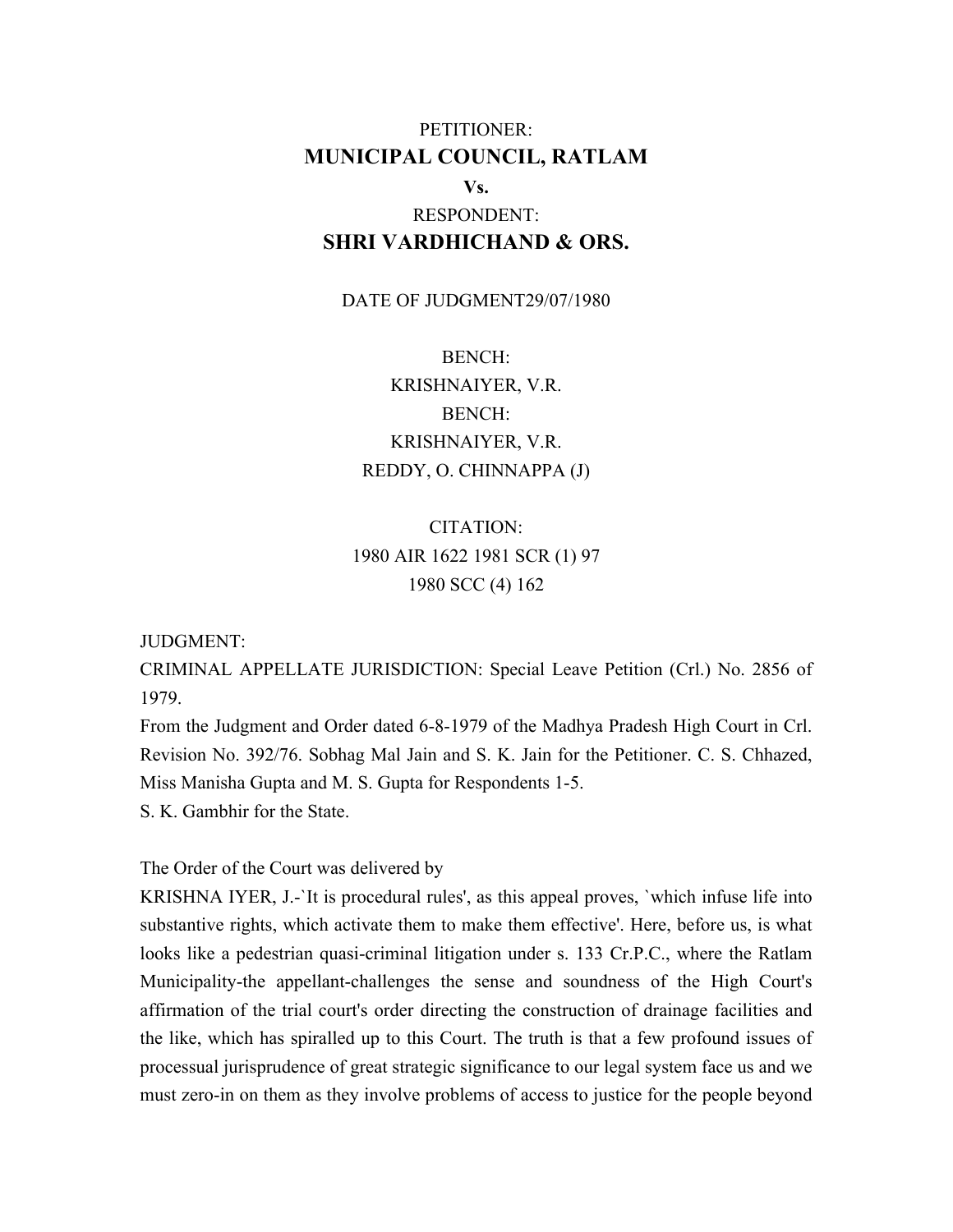the blinkered rules of `standing' of British Indian vintage. If the centre of gravity of justice is to shift, as the Preamble to the Constitution mandates, from the traditional individualism of locus standi to the community orientation of public interest litigation, these issues must be considered. In that sense, the case before us between the Ratlam Municipality and the citizens of

#### 100

a ward, is a path-finder in the field of people's involvement in the justicing process, sans which as Prof. Sikes points out, (1) the system may `crumble under the burden of its own insensitivity'. The key question we have to answer is whether by affirmative action a court can compel a statutory body to carry out its duty to the community by constructing sanitation facilities at great cost and on a time-bound basis. At issue is the coming of age of that branch of public law bearing on community actions and the court's power to force public bodies under public duties to implement specific plans in response to public grievances.

The circumstances of the case are typical and overflow the particular municipality and the solutions to the key questions emerging from the matrix of facts are capable of universal application, especially in the Third World humanscape of silent subjection of groups of people to squalor and of callous public bodies habituated to deleterious inaction. The Ratlam municipal town, like many Indian urban centres, is populous with human and sub-human species, is punctuated with affluence and indigence in contrasting co-existence, and keeps public sanitation a low priority item. what with cesspools and filth menacing public health. Ward No. 12, New Road, Ratlam town is an area where prosperity and poverty live as strange bedfellows. The rich have bungalows and toilets, the poor live on pavements and litter the street with human excreta because they use roadsides as latrines in the absence of public facilities. And the city fathers being too busy with other issues to bother about the human condition, cesspools and stinks, dirtied the place beyond endurance which made the well-to-do citizens protest, but the crying demand for basic sanitation and public drains fell on deaf ears. Another contributory cause to the insufferable situation was the discharge from the Alcohol Plant of malodorous fluids into the public street. In this lawless locale, mosquitoes found a stagnant stream of stench so hospitable to breeding and flourishing, with no municipal agent disturbing their stinging music at human expense. The local denizens, driven by desperation, at long last, decided to use the law and call the bluff of the municipal body's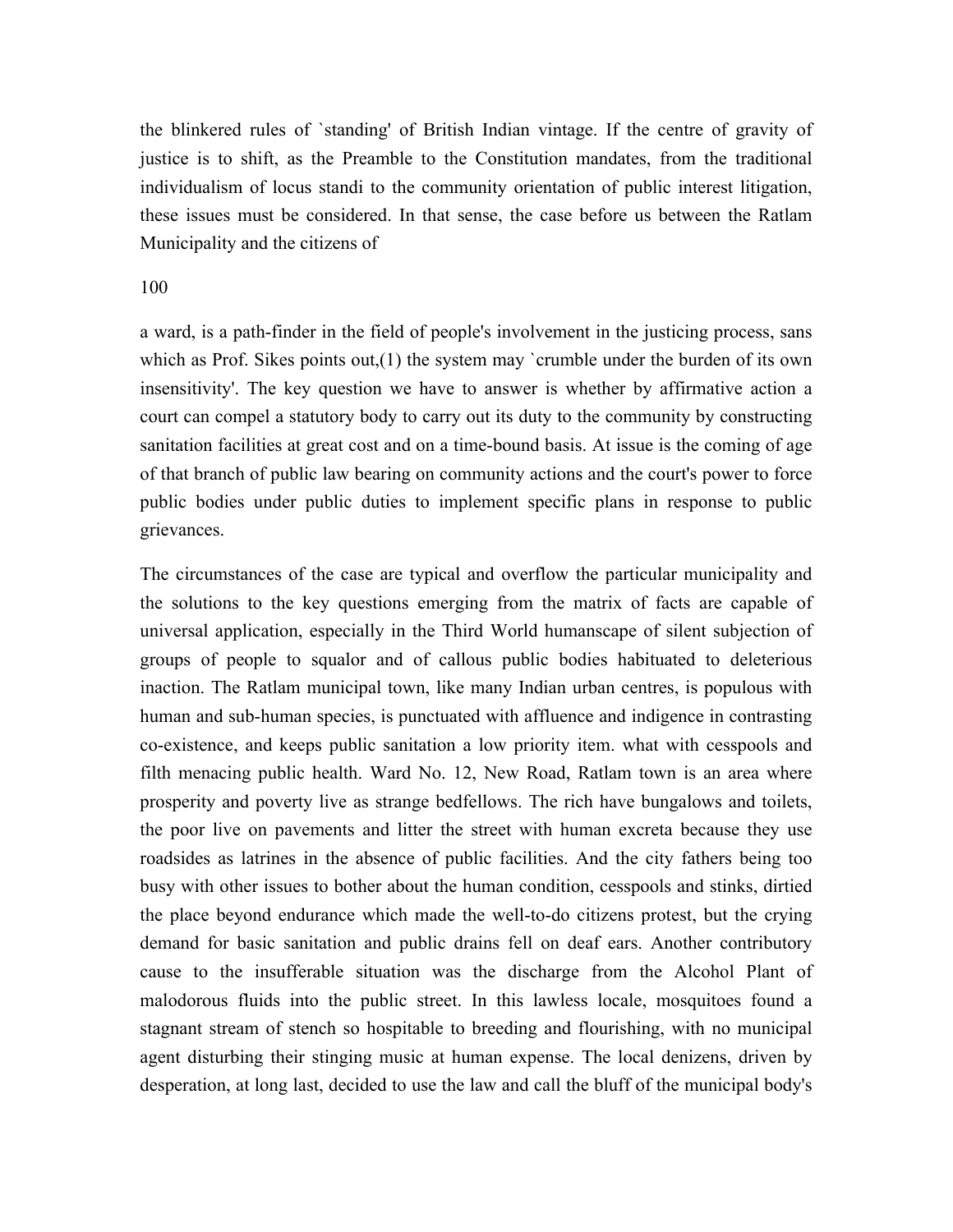bovine indifference to its basic obligations under s. 123 of the M. P. Municipalities Act, 1961 (the Act, for short). That provision casts a mandate:

123. Duties of Council.-(1) In addition to the duties imposed upon it by or under this Act or any other enactment for the time being in force, it shall be the duty of a Council to

#### 101

undertake and make reasonable and adequate provision for the following matters within the limits of the Municipality, namely:

#### XX XX XX

(b) cleansing public streets, places and sewers, and all places, not being private property, which are open to the enjoyment of the public whether such places are vested in the Council or not; removing noxious vegetation, and abating all public nuisances: (c) disposing of night-soil and rubbish and preparation of compost manure from night-soil and rubbish.

And yet the municipality was obvious to this obligation towards human well-being and was directly guilty of breach of duty and public nuisance and active neglect. The Sub Divisional Magistrate, Ratlam, was moved to take action under s. 133 Cr.P.C., to abate the nuisance by ordering the municipality to construct drain pipes with flow of water to wash the filth and stop the stench. The Magistrate found the facts proved, made the direction sought and scared by the prospect of prosecution under s. 188 I.P.C., for violation of the order under s. 133 Cr.P.C., the municipality rushed from court to court till, at last, years after, it reached this Court as the last refuge of lost causes. Had the municipal council and its executive officers spent half this litigative zeal on cleaning up the street and constructing the drains by rousing the people's sramdan resources and laying out the city's limited financial resources, the people's needs might have been largely met long ago. But litigation with other's funds is an intoxicant, while public service for common benefit is an inspiration; and, in a competition between the two, the former overpowers the latter. Not where a militant people's will takes over people's welfare institutions, energises the common human numbers, canalises their community consciousness, forbids the offending factories from polluting the environment, forces the affluent to contribute wealth and the indigent their work and thus transforms the area into a healthy locality vibrant with popular participation and vigilance, not neglected ghettoes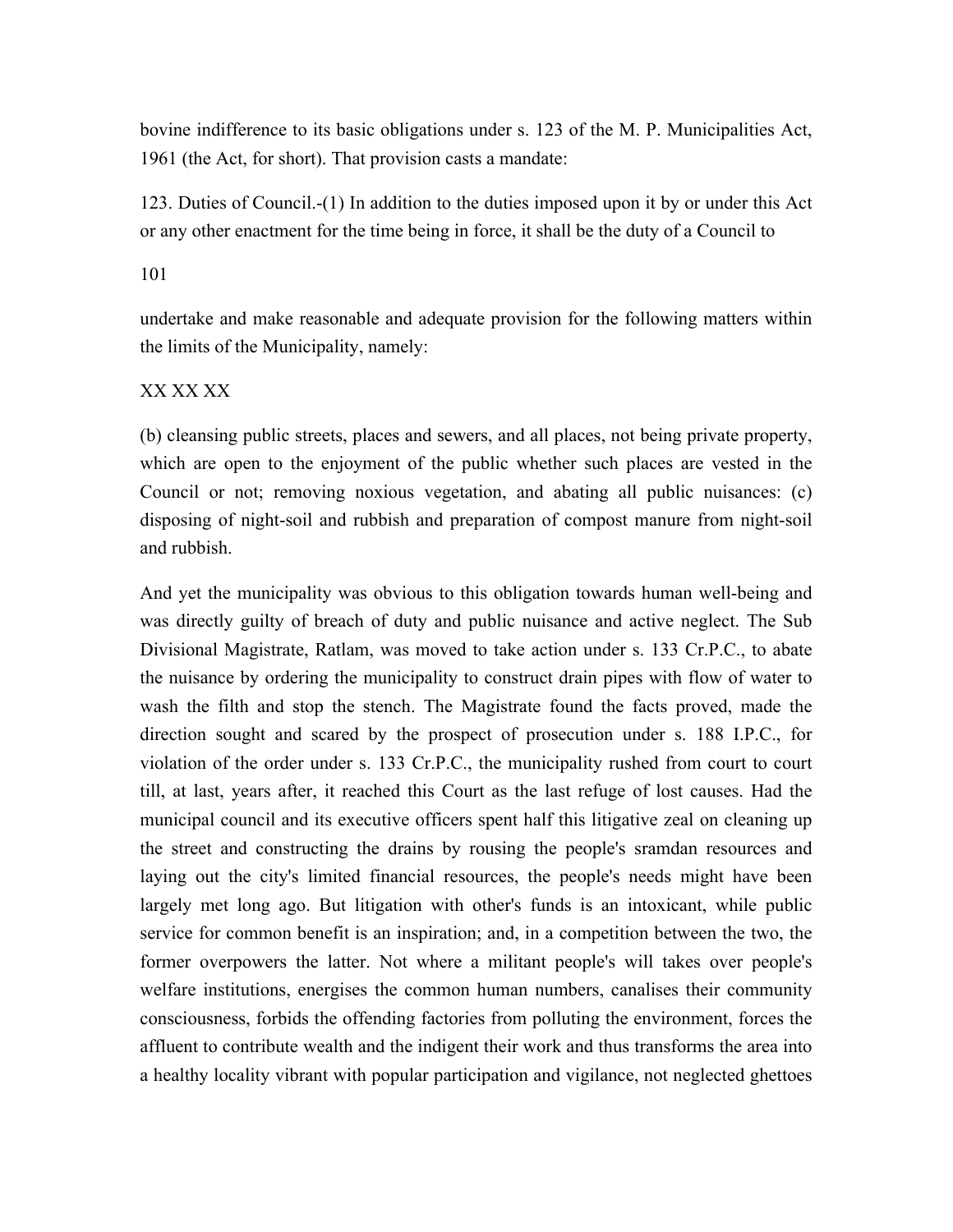noisy with squabbles among the slimy slum-dwellers nor with electoral 'sound and fury signifying nothing.'

The Magistrate, whose activist application of s. 133 Cr.P.C., for the larger purpose of making the Ratlam municipal body to do its duty and abate the nuisance by affirmative action, has our appreciation. He has summed up the concrete facts which may be usefully quoted in portions: "New Road, Ratlam, is a very important road and so many prosperous and educated persons are living on this Road. On

102

the southern side of this Road some houses are situated and behind these houses and attached to the College boundary, the Municipality has constructed a road and this new Road touches the Government College and its boundary. Just in between the said area a dirty Nala is flowing which is just in the middle of the main road i.e. New Road. In this stream (nala) many a time dirty and filthy water of Alcohol Plant having chemical and obnoxious smell, is also released for which the people of that locality and general public have to face most obnoxious smell. This Nala also produces filth which causes a bulk of mosquitoes breeding. On this very southern side of the said road a few days back municipality has also constructed a drain but it has (?) constructed it completely but left the construction in between and in some of the parts the drain has not at all been constructed because of this the dirty water of half constructed drain and septic tank is flowing on the open land of applicants, where due to insanitation and due to nonremoving the obstructed earth the water is accumulated in the pits and it also creates dirt and bad smell and produces mosquitoes in large quantities. This water also goes to nearby houses and causes harm to them. For this very reason the applicants and the other people of that locality are unable to live and take rest in their respective houses. This is also injurious to health".

There are more dimensions to the environmental pollution which the magistrate points out:

"A large area of this locality is having slums where no facility of lavatories is supplied by the municipality. Many such people live in these slums who relieve their lateral dirt on the bank of drain or on the adjacent land. This way an open latrine is created by these people. This creates heavy dirt and mosquitoes. The drains constructed in other part of this Mohalla are also not proper it does not flow the water properly and it creates the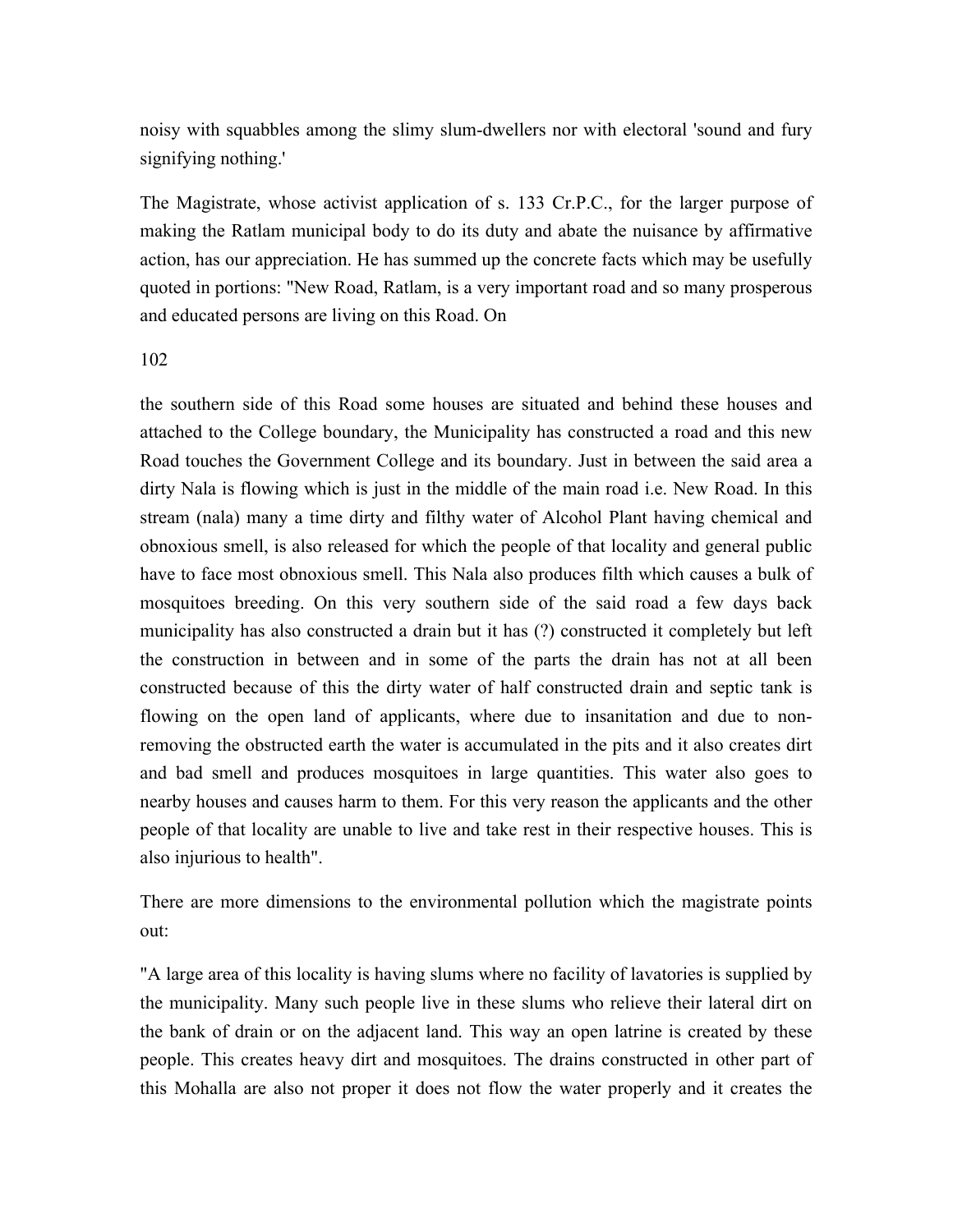water obnoxious. The Malaria Department of the State of M.P. also pays no attention in this direction. The non-applicants have not managed the drains, Nallahs and Naliyan properly and due to incomplete construction the non-applicants have left no outlet for the rainy water. Owing to above reasons the water is accumulated on the main road, it passes through living houses, sometimes snakes and scorpions come out and this obstruct the people to pass through this road. This also causes financial loss to the people of this area. The road constructed by Nagarpalika is on a high level and due to this, this year more

#### 103

water entered the houses of this locality and it caused this year more harm and loss to the houses also. This way all works done by the non-applicants i.e. construction of drain, canal and road come within the purview of public nuisance. The non-applicants have given no response to the difficulties of the applicants, and non-applicants are careless in their duties towards the public, for which without any reason the applicants are facing the intolerable nuisance. In this relation the people of this locality submitted their returns, notices and given their personal appearance also to the non-applicants but the nonapplicants are shirking from their responsibilities and try to avoid their duty by showing other one responsible for the same, whereas all the non- applicants are responsible for the public nuisance." Litigation is traumatic and so the local people asked first for municipal remedies failing which they moved for magisterial remedies:

"At the last the applicants requested to remove all the nuisance stated in their main application and they also requested that under-mentioned works must be done by the nonapplicants and for which suitable orders may be issued forthwith:

1. The drains constructed by Municipality are mismanaged and incomplete, they should be managed and be completed and flow of water in the drains should be made so that the water may pass through the drain without obstruction.

2. The big pits and earthen drains which are situated near the College boundary and on the corners of the road where dirty water usually accumulates, they should be closed and the filth shall be removed therefrom.

3. The big 'Nala' which is in between the road, should be managed and covered in this way that it must not create overflow in the rainy season.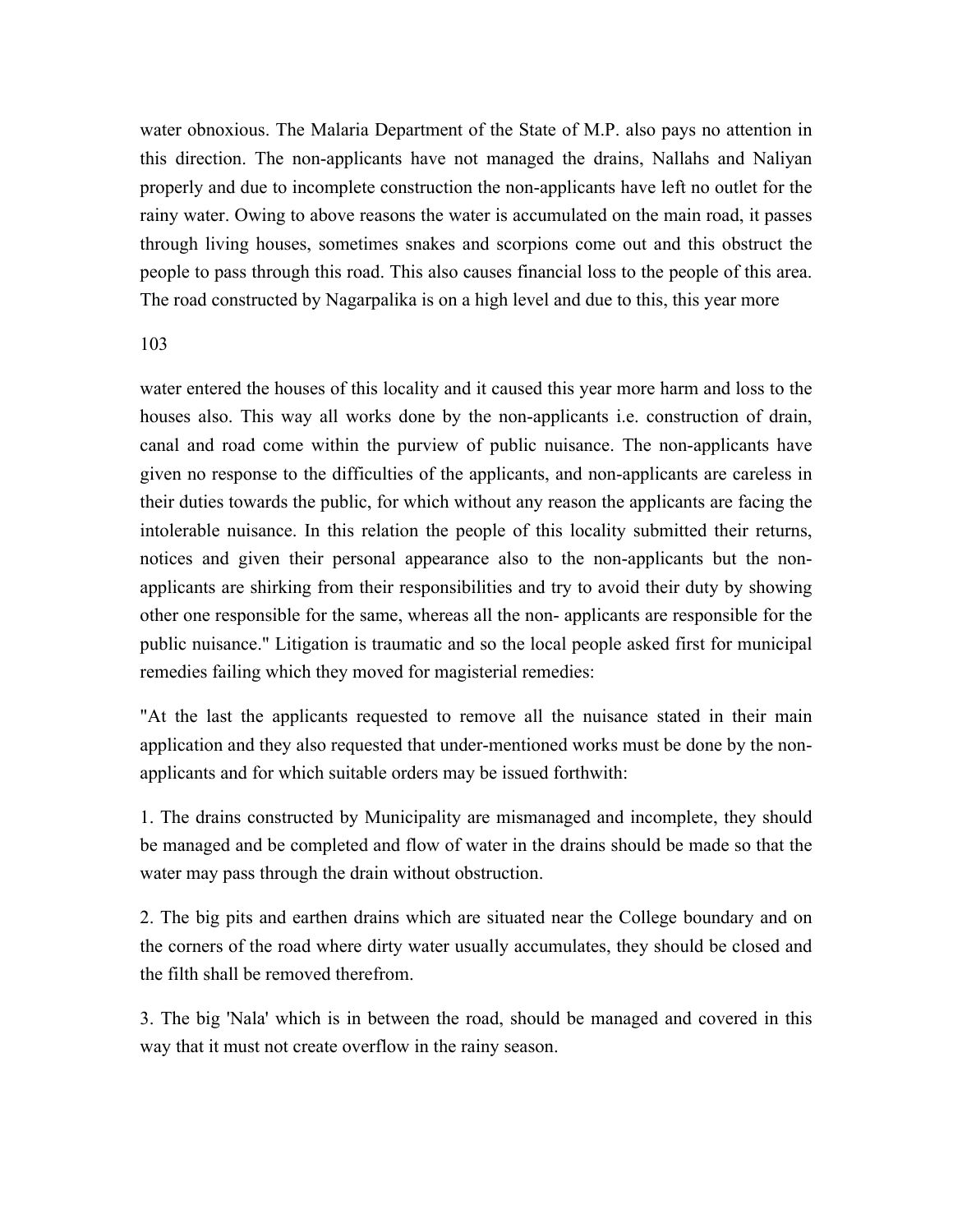4. The Malaria Department should be ordered to sprinkle D.D.T. and act in such a manner and use such means so that the mosquitoes may be eradicated completely from the said locality."

The proceedings show the justness of the grievances and the indifference of the local body:

"Both the parties heard. The court was satisfied on the facts contained in their application dated 12-5- 72 and granted conditional order against non-applicants No. 1 and 2 u/s 133 of Cr. P.C. (Old Code). In this order all the nuisances were described (which were there in their main application) and the court directed to remove

104

all the nuisances within 15 days and if the non- applicants have any objection or dissatisfaction against the order then they must file it on the next date of hearing in the court."

### XX XX XX

"The applicants got examined the following witnesses in their evidence and after producing following documents they closed their evidence." XX XX XX

"No evidence has been produced by the non- applicants in spite of giving them so many opportunities. Both the parties heard and I have also inspected the site."

### XX XX XX

"The non-applicant (Municipal Council) has sought six times to produce evidence but all in vain. Likewise non-applicant (Town Improvement Trust) has also produced no evidence."

The Nallah comes into picture after the construction of road and bridge. It has shown that Nallah is property of Nagarpalika according to Ex.p.

10. Many applications were submitted to remove the nuisance but without result. According to Sec. 32 to 43 of the Town Improvement Trust Act, it is shown, that it has only the provisions to make plans. Many a time people tried to attract the attention of Municipal Council and the Town Improvement Trust but the non- applicants always tried to throw the responsibility on one another shoulder.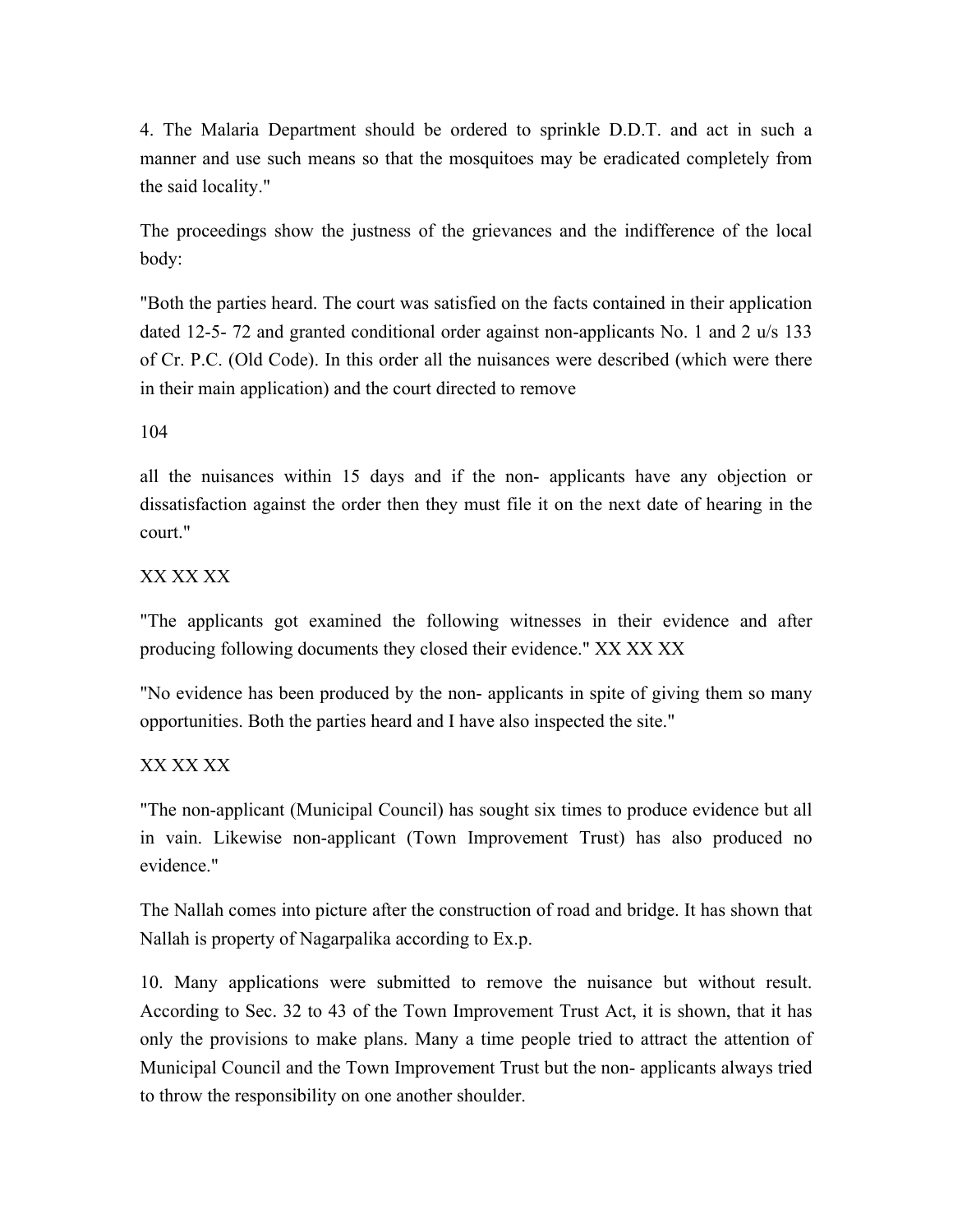### XX XX XX

It is submitted by non-applicant (Municipality) that the said Nallah belongs to whom, it is still disputed i.e. whether it belongs to non-applicant 1 or

2. Shastri Colony is within the area of Town Improvement Trust. The Nagarpalika (nonapplicant No. 1) is financially very weak. But Municipal Council is not careless towards its duties.

Non-applicant (Town Improvement Trust) argued that primary responsibility lies with the Municipal Council only. There is no drainage system.

At the end of it all, the Court recorded: ............... after considering all the facts I come to this conclusion that the said dirty Nallah is in between the main road of Ratlam City. This dirty Nallah affects the Mohalla of New

105

Road, Shastri Colony, Volga Talkies and it is just in the heart of the city. This is the very important road and is between the Railway Station and the main city. In these mohallas, cultured and educated people are living. The Nallah which flows in between the New Road and Shastri Colony the water is not flowing rapidly and on many places there are deep pits in which the dirty water is accumulated. The Nallah is also not straight that is also the reason of accumulation of dirty water. The Nallah is not managed properly by the non- applicants. It is unable to gush the rainy water and due to this the adjoining areas always suffer from over-flowing of the water and it causes the obstruction to the pedestrians.

## XX XX XX

It is also proved by the evidence given by the applicants that from time to time the Power Alcohol factory which is situated outside the premises of the Municipal Council and it flows its dirty and filthy water into the said Nallah, due to this also the obnoxious smell is spreading throughout the New Road or so it is the bounden duty of the Municipal Council and the Town Improvement Trust to do the needful in this respect.

### XX XX XX

The dirty water which flows from the lavatories and urinals of the residential houses have no outlet and due to this reason there are many pits on the southern side of the New Road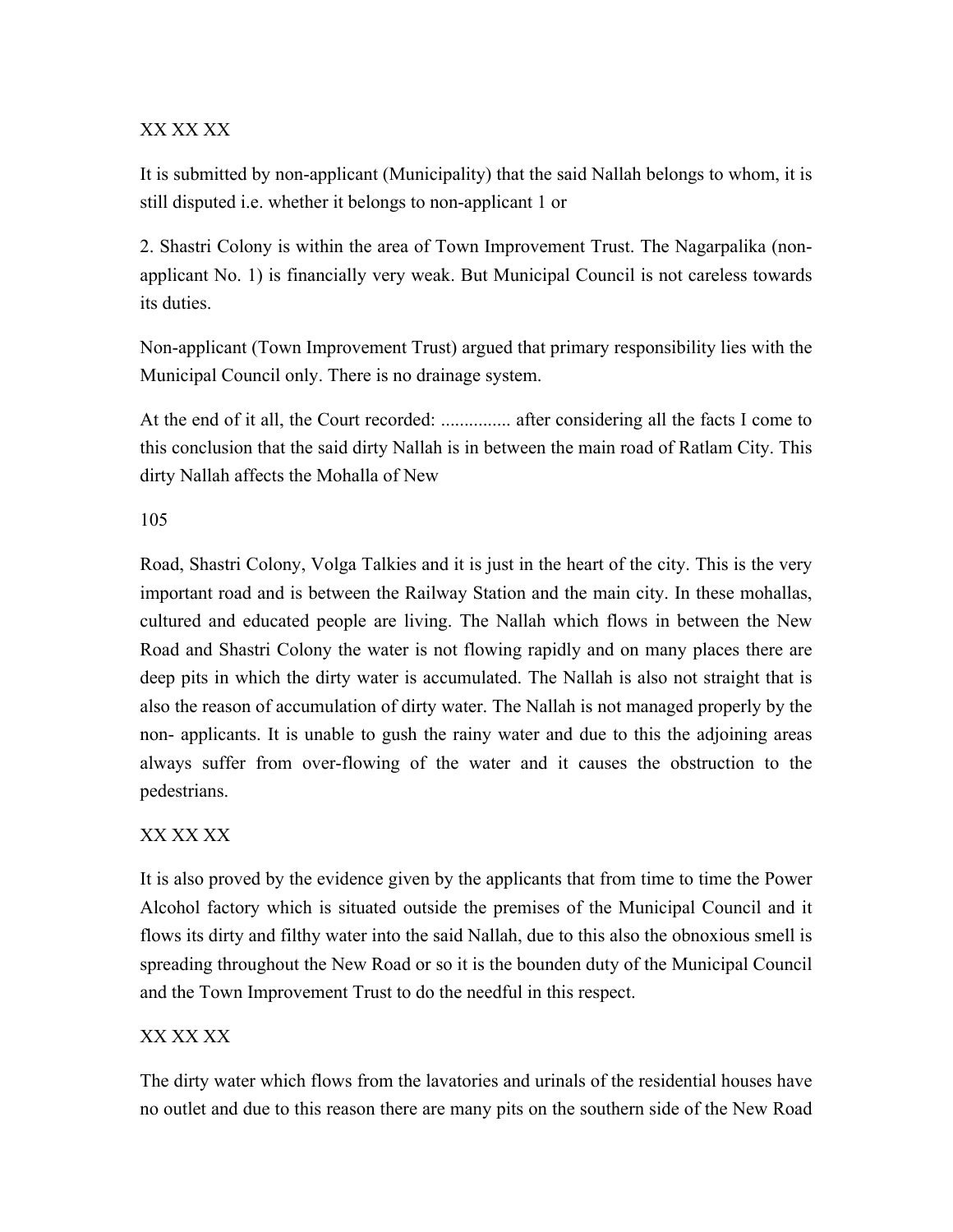and all the pits are full of dirty and stinking water. So it is quite necessary to construct an outlet for the dirty water in the said locality.

In this area many a places have no drainage system and if there is any drain it has no proper flow and water never passes through the drain properly. That causes the accumulation of water and by the time it becomes dirty and stink and then it produces mosquitoes there.

The Magistrate held in the end:

Thus after perusing the evidence I come to this conclusion and after perusing the applications submitted by the persons residing on the New Road area from time to time to draw the attention of the non- applicants to remove the nuisance, the non-applicants have taken no steps whatsoever to remove all these public nuisances.

He issued the following order which was wrongly found unjustified by the Sessions Court, but rightly upheld by the High Court:

106

Therefore, for the health and convenience of the people residing in that particular area of all the nuisance must be removed and for that the following order is hereby passed:

(1) The Town Improvement Trust with the help of Municipal Council must prepare a permanent plan to make the proper flow in the said Nallah which is flowing in between Shastri Colony and New Road. Both the non- applicants must prepare the plan within six months and they must take proper action to give it a concrete form.

(2) According to para 13 a few places are described which are either having the same drains and the other area is having no drain and due to this the water stinks there; so the Municipal Council and the Town Improvement Trust must construct the proper drainage system and within their own premises where there is no drain it must be constructed immediately and all this work should be completed within six months.

(3) The Municipal Council should construct drains from the jail to the bridge behind the southern side of the houses so that the water flowing from the septic tanks and the other water flowing outside the residential houses may be channellised and it may stop stinking and it should have a proper flow so that the water may go easily towards the main Nallah.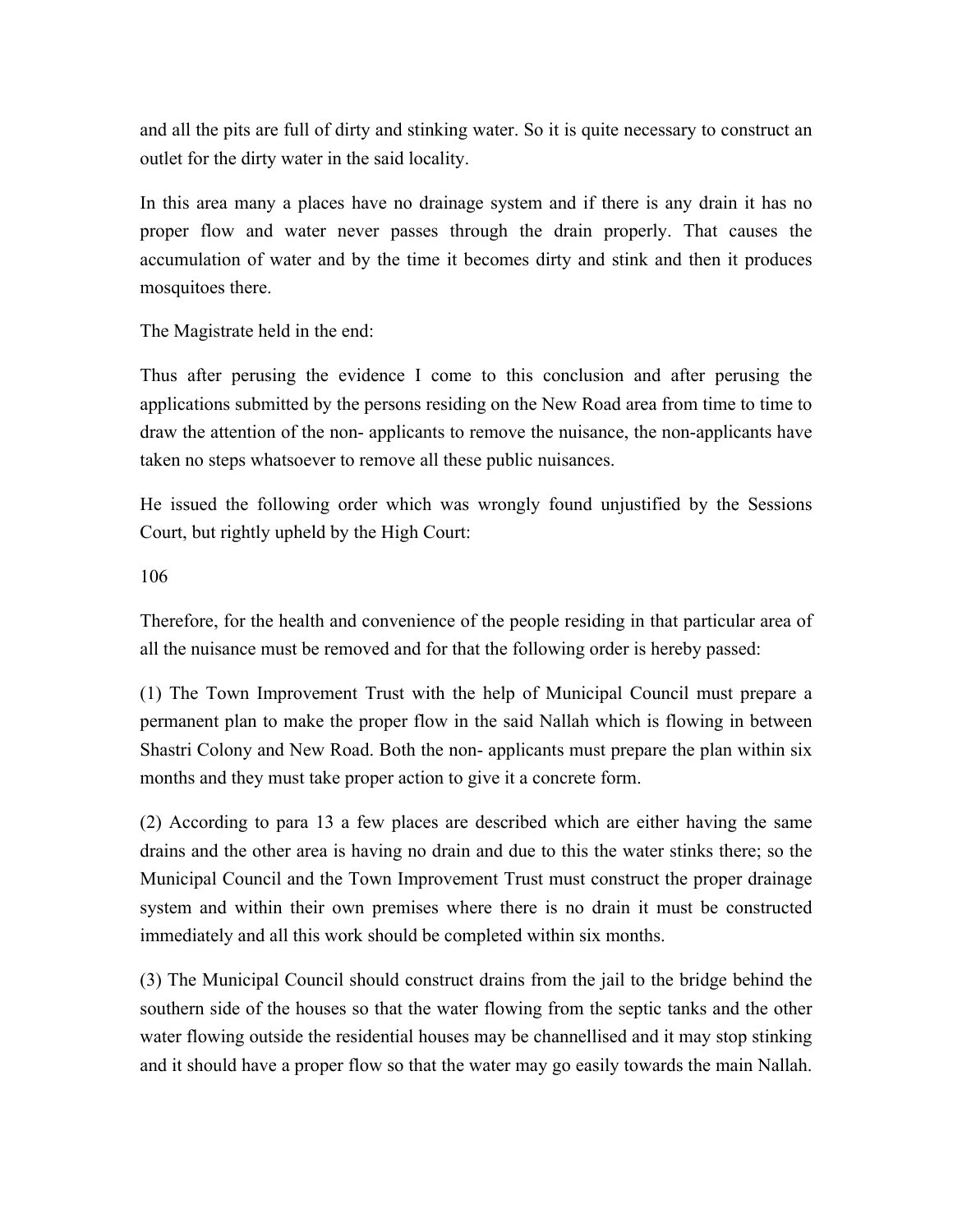All these drains should be constructed completely within six months by the Municipal Council.

(4) The places where the pits are in existence the same should be covered with mud so that the water may not accumulate in those pits and it may not breed mosquitoes. The Municipal Council must complete this work within two months.

A notice under Section 141 of the Criminal Procedure Code (Old Code) may be issued to the non- applicants Nos. 1 and 2 so that all the works may be carried out within the stipulated period. Case is hereby finalised.

Now that we have a hang of the case we may discuss the merits, legal and factual. If the factual findings are good- and we do not re-evaluate them in the Supreme Court except in exceptional cases- one wonders whether our municipal bodies are functional irrelevances, banes rather than booms and 'lawless' by long neglect, not leaders of the people in local self-government. It may be a cynical obiter of pervasive veracity that municipal bodies minus the people and plus the bureaucrats are the bathetic vogue-no better than when the British were here:

### 107

We proceed on the footing, as we indicated even when leave to appeal was sought, that the malignant facts of municipal callousness to public health and sanitation, held proved by the Magistrate, are true. What are the legal pleas to absolve the municipality from the court's directive under s. 133 Cr.P.C. ? That provision reads: s. 133(1) whenever a District Magistrate or a Sub- Divisional Magistrate or any other Executive Magistrate specially empowered in this behalf by the State Government, on receiving the report of a police officer or other information and on taking such evidence (if any) as he thinks fit, considers-

(a) that any unlawful obstruction or nuisance should be removed from any public place or from any way, river or channel which is or may be lawfully used by the public;

### XX XX XX

such Magistrate may make a conditional order requiring the person causing such obstruction or nuisance, or carrying on such trade or occupation, or keeping any such goods or merchandise, or owning, possessing or controlling such building, tent, structure,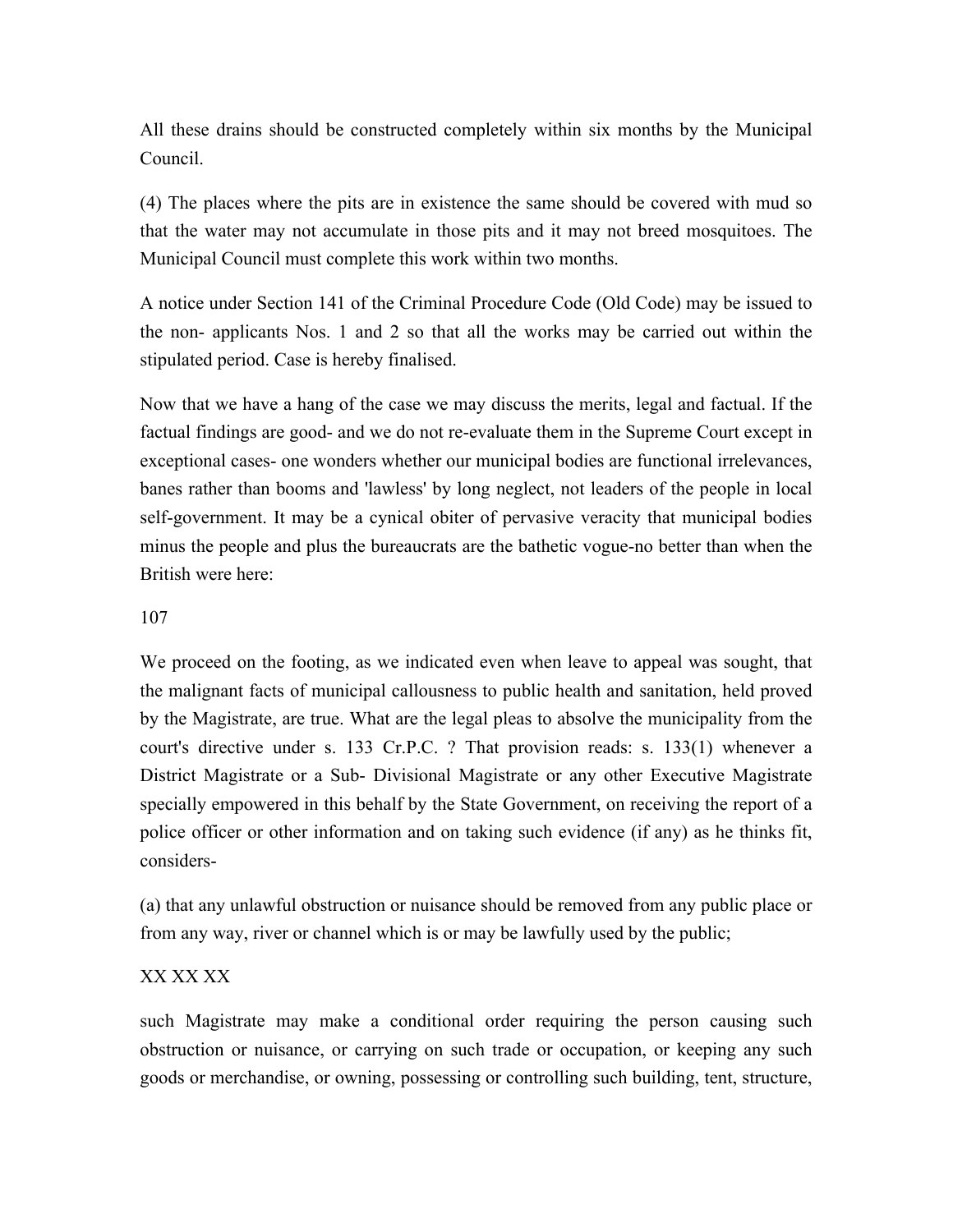substance, tank, well or excavation or owning or possessing such animal or tree, within a time to be fixed in the order- (i) to remove such obstruction or nuisance; or XX XX XX

(iii) to prevent or stop the construction of such building, or to alter the disposal of such substance; or if he objects so to do, to appear before himself or some other Executive Magistrate subordinate to him at a time and place to be fixed by the order, and show cause, in the manner hereinafter provided. why the order should not be made absolute. So the guns of s. 133 go into action wherever there is public nuisance. The public power of the Magistrate under the Code is a public duty to the members of the public who are victims of the nuisance, and so he shall exercise it when the jurisdictional facts are present as here. "All power is a trust-that we are accountable for its exercise- that, from the people, and for the people, all springs, and all must exist."(i) Discretion becomes a duty when the beneficiary brings home the circumstances for its benign exercise.

If the order is defied or ignored, s. 188 I.P.C. comes into penal play:

108

188. Whoever, knowing that, by an order promulgated by a public servant lawfully empowered to promulgate such order, he is directed to obtain from a certain act, or to take certain order with certain property in his possession or under his management, disobeys such direction

and if such disobedience causes or tends to cause danger to human life health or safety, or causes or tends to cause a riot or affray, shall be punished with imprisonment of either description for a term which may extend to six months, or with fine which may extend to one thousand rupees, or with both.

There is no difficulty in locating who has the obligation to abate the public nuisance caused by absence of primary sanitary facilities. Section 123, which is mandatory, (we repeat), reads:

123. Duties of Council :-(1) In addition to the duties imposed upon it by or under this Act or any other enactment for the time being in force, it shall be the duty of a Council to undertake and make reasonable and adequate provision for the following matters within the limits of the Municipality, namely:- (a)..............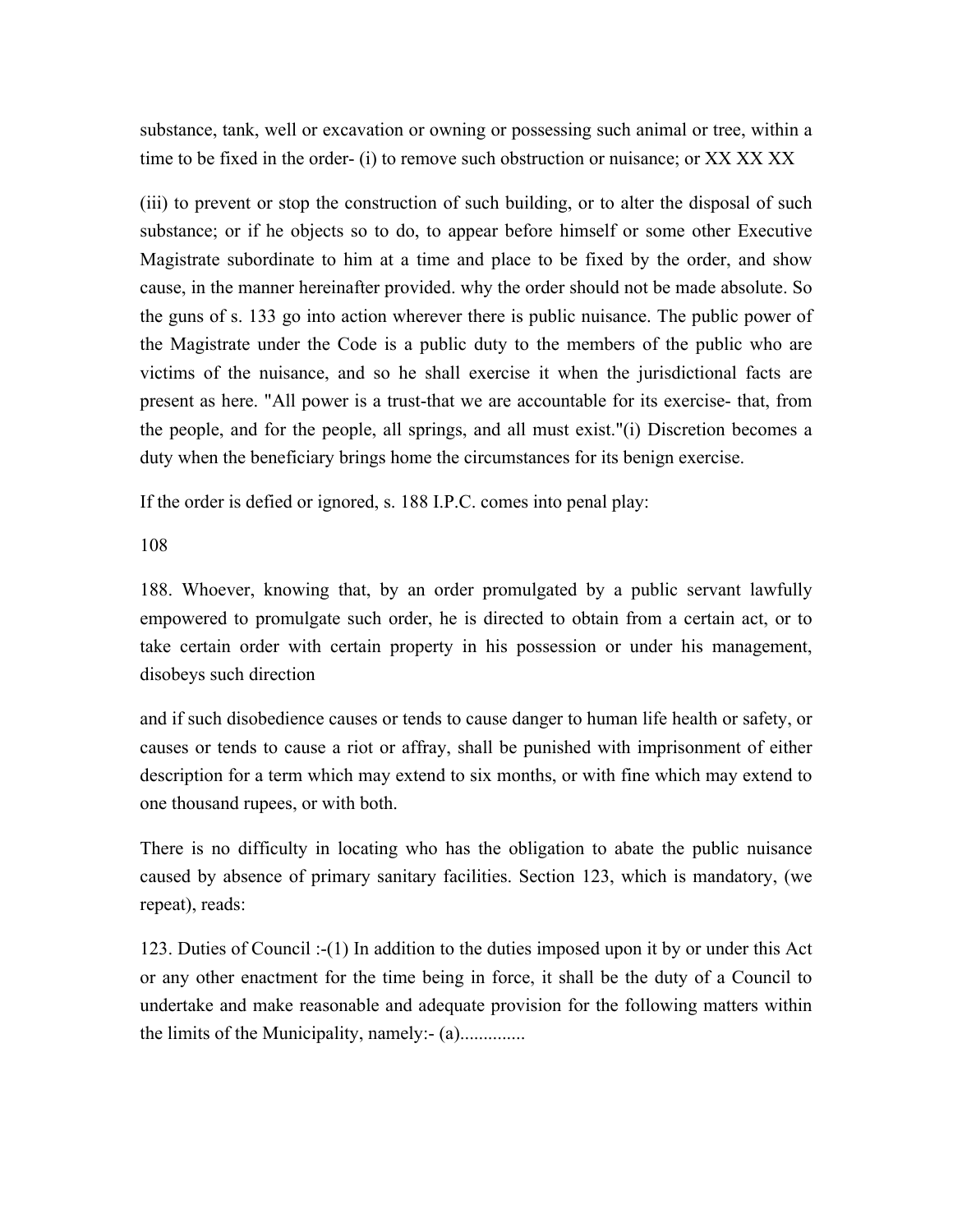(b) cleansing public streets, places and sewers, and all places not being private property, which are open to the enjoyment of the public whether such places are vested in the Council or not; removing noxious vegetation, and abating all public nuisances;

(c) disposing of night-soil and rubbish and preparation of compost manure from nightsoil and rubbish.

The statutory setting being thus plain, the municipality cannot extricate itself from its responsibility. Its plea is not that the facts are wrong but that the law is not right because the municipal funds being insufficient it cannot carry out the duties under s. 123 of the Act. This 'alibi' made us issue notice to the State which is now represented by counsel, Shri Gambhir, before us. The plea of the municipality that notwithstanding the public nuisance financial inability validly exonerates it from statutory liability has no juridical basis. The Criminal Procedure Code operates against statutory bodies and others regardless of the cash in their coffers, even as human rights under Part III of the Constitution have to be respected by the State regardless of budgetary provision. Likewise, s. 123 of the Act has no saving clause when the municipal council is penniless. Otherwise, a profligate 109

statutory body or pachydermic governmental agency may legally defy duties under the law by urging in self-defence a self-created bankruptcy or perverted expenditure budget. That cannot be.

Section 133 Cr.P.C. is categoric, although reads discretionary. Judicial discretion when facts for its exercise are present, has a mandatory import. Therefore, when the sub-Divisional Magistrate, Ratlam, has, before him, information and evidence, which disclose the existence of a public nuisance and, on the materials placed, he considers that such unlawful obstruction or nuisance should be removed from any public place which may be lawfully used by the public, he shall act. Thus, his judicial power shall, passing through the procedural barrel, fire upon the obstruction or nuisance, triggered by the jurisdictional facts. The Magistrate's responsibility under s. 133 Cr.P.C. is to order removal of such nuisance within a time to be fixed in the order. This is a public duty implicit in the public power to be exercised on behalf of the public and pursuant to a public proceeding. Failure to comply with the direction will be visited with a punishment contemplated by s. 188 I.P.C. Therefore, the Municipal Commissioner or other executive authority bound by the order under s. 133 Cr.P.C. shall obey the direction because disobedience, if it causes obstruction or annoyance or injury to any persons lawfully pursuing their employment,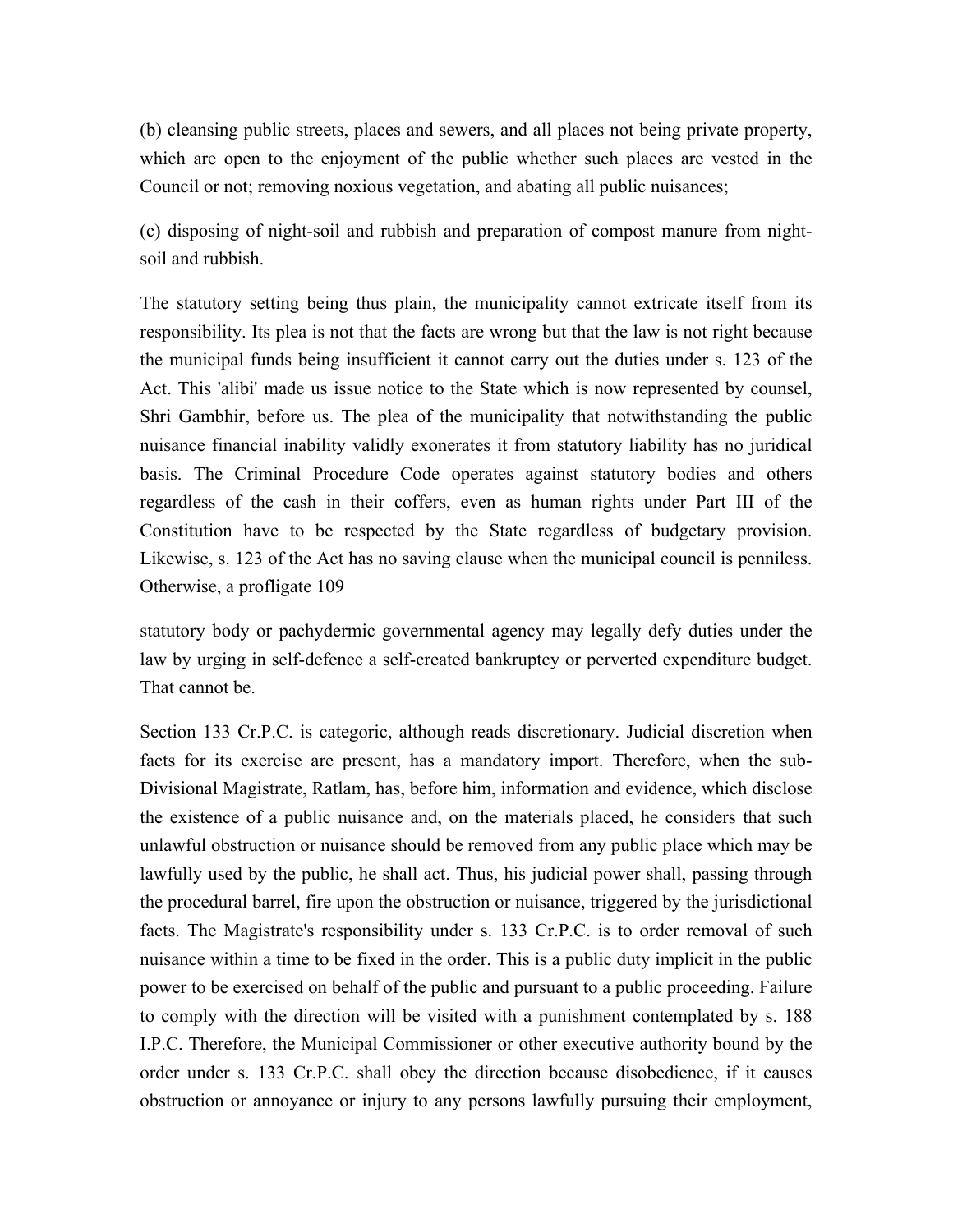shall be punished with simple imprisonment or fine as prescribed in the Section. The offence is aggravated if the disobedience tends to cause danger to human health or safety. The imperative tone of s. 133 Cr.P.C. read with the punitive temper of s. 188 I.P.C. make the prohibitory act a mandatory duty. Although these two Codes are of ancient vintage, the new social justice orientation imparted to them by the Constitution of India makes it a remedial weapon of versatile use. Social justice is due to the people and, therefore, the people must be able to trigger off the jurisdiction vested for their benefit in any public functionary like a Magistrate under s. 133 Cr.P.C. In the exercise of such power, the judiciary must be informed by the broader principle of access to justice necessitated by the conditions of developing countries and obligated by Art. 38 of the Constitution. This brings Indian public law, in its processual branch, in line with the statement of Prof. Kojima :(1) "the urgent need is to focus on the ordinary man-one might say the little man..." "Access to Justice" by Cappelletti and B. Garth summarises the new change thus: $(2)$  110

"The recognition of this urgent need reflects a fundamental change in the concept of "procedural justice"... The new attitude to procedural justice reflects what Professor Adolf Homburger has called "a radical change in the hierarchy of values served by civil procedure"; the paramount concern is increasingly with "social justice," i.e., with finding procedures which are conducive to the pursuit and protection of the rights of ordinary people. While the implications of this change are dramatic-for instance, insofar as the role of the adjudicator is concerned-it is worth emphasizing at the outset that the core values of the more traditional procedural justice must be retained. "Access to justice" must encompass both forms of procedural justice."

Public nuisance, because of pollutants being discharged by big factories to the detriment of the poorer sections, is a challenge to the social justice component of the rule of law. Likewise, the grievous failure of local authorities to provide the basic amenity of public conveniences drives the miserable slum-dwellers to ease in the streets, on the sly for a time, and openly thereafter, because under Nature's pressure, bashfulness becomes a luxury and dignity a difficult art. A responsible municipal council constituted for the precise purpose of preserving public health and providing better finances cannot run away from its principal duty by pleading financial inability. Decency and dignity are nonnegotiable facets of human rights and are a first charge on local self-governing bodies. Similarly, providing drainage systems- not pompous and attractive, but in working condition and sufficient to meet the needs of the people- cannot be evaded if the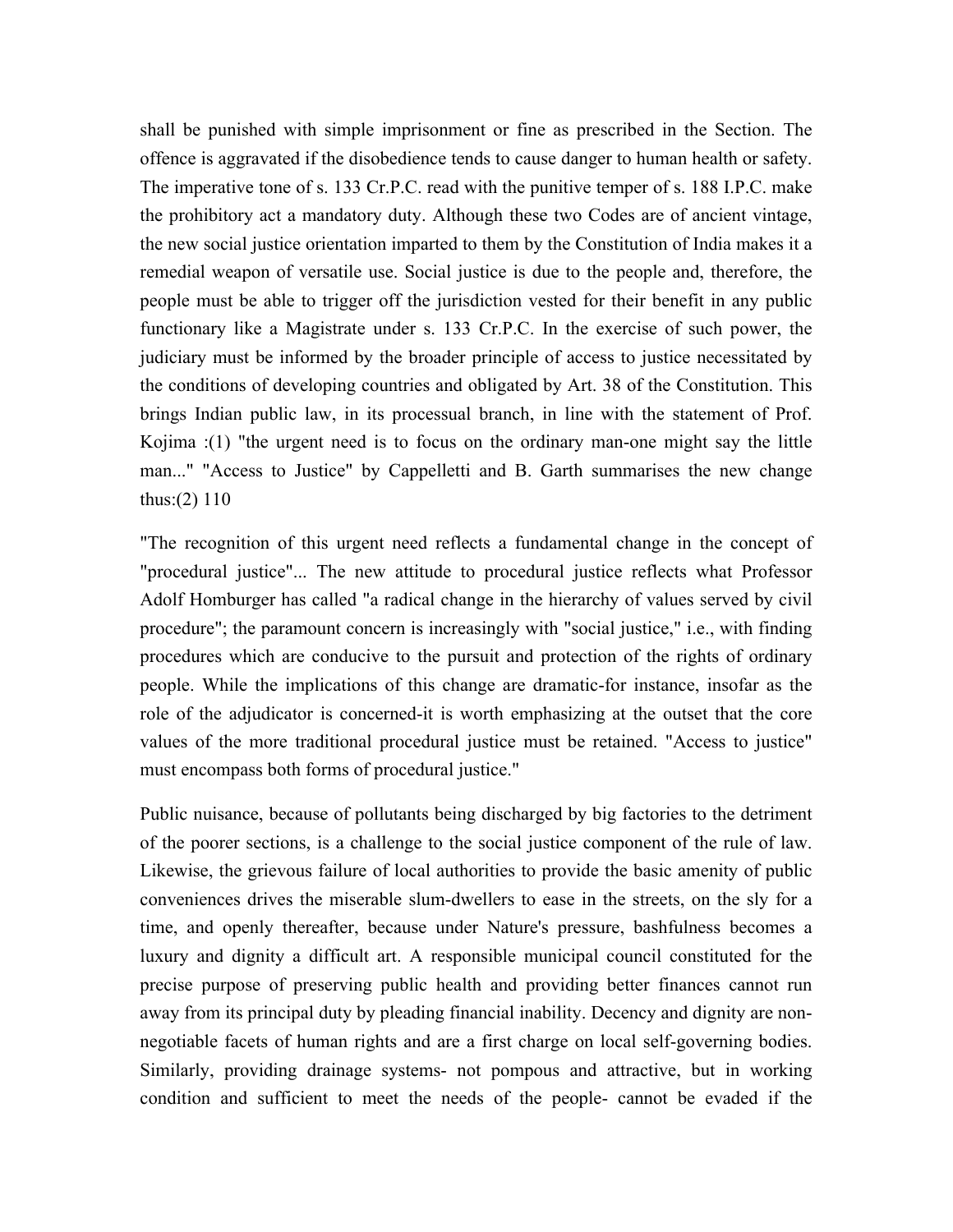municipality is to justify its existence. A bare study of the statutory provisions makes this position clear.

In this view, the Magistrate's approach appears to be impeccable although in places he seems to have been influenced by the fact that "cultured and educated people" live in this area and "New Road, Ratlam" is a very important road and so many prosperous and educated persons are living on this road. In India 'one man, one value' is the democracy of remedies and rich or poor the law will call to order where people's rights are violated. What should also have been emphasised was the neglect of the Malaria Department of the State of Madhya Pradesh to eliminate mosquitoes, especially with open drains, heaps of dirt, public excretion by humans for want of lavatories and slums nearby, had created an intolerable situation for habitation. An order to abate the nuisance by taking affirmative action on a time- bound basis is justified in the circumstances. The nature of the judicial process is not purely adjudicatory nor is it functionally that of an umpire only.

111

Affirmative action to make the remedy effective is of the essence of the right which otherwise becomes sterile. Therefore, the court, armed with the provisions of the two Codes and justified by the obligation under s. 123 of the Act, must adventure into positive directions as it has done in the present case. Section 133 Cr.P.C. authorises the prescription of a time-limit for carrying out the order. The same provision spells out the power to give specific directives. We see no reason to disagree with the order of the Magistrate.

The High Court has taken a correct view and followed the observations of this Court in Govind Singh v. Shanti Sarup(1) where it has been observed:

"We are of the opinion that in a matter of this nature where what is involved is not merely the right of a private individual but the health, safety and convenience of the public at large, the safer course would be to accept the view of the learned Magistrate, who saw for himself the hazard resulting from the working of the bakery."

We agree with the High Court in rejecting the plea that the time specified in the order is unworkable. The learned judges have rightly said.

"It is unfortunate that such contentions are raised in 1979 when these proceedings have been pending since 1972. If in seven year's time the Municipal Council intended to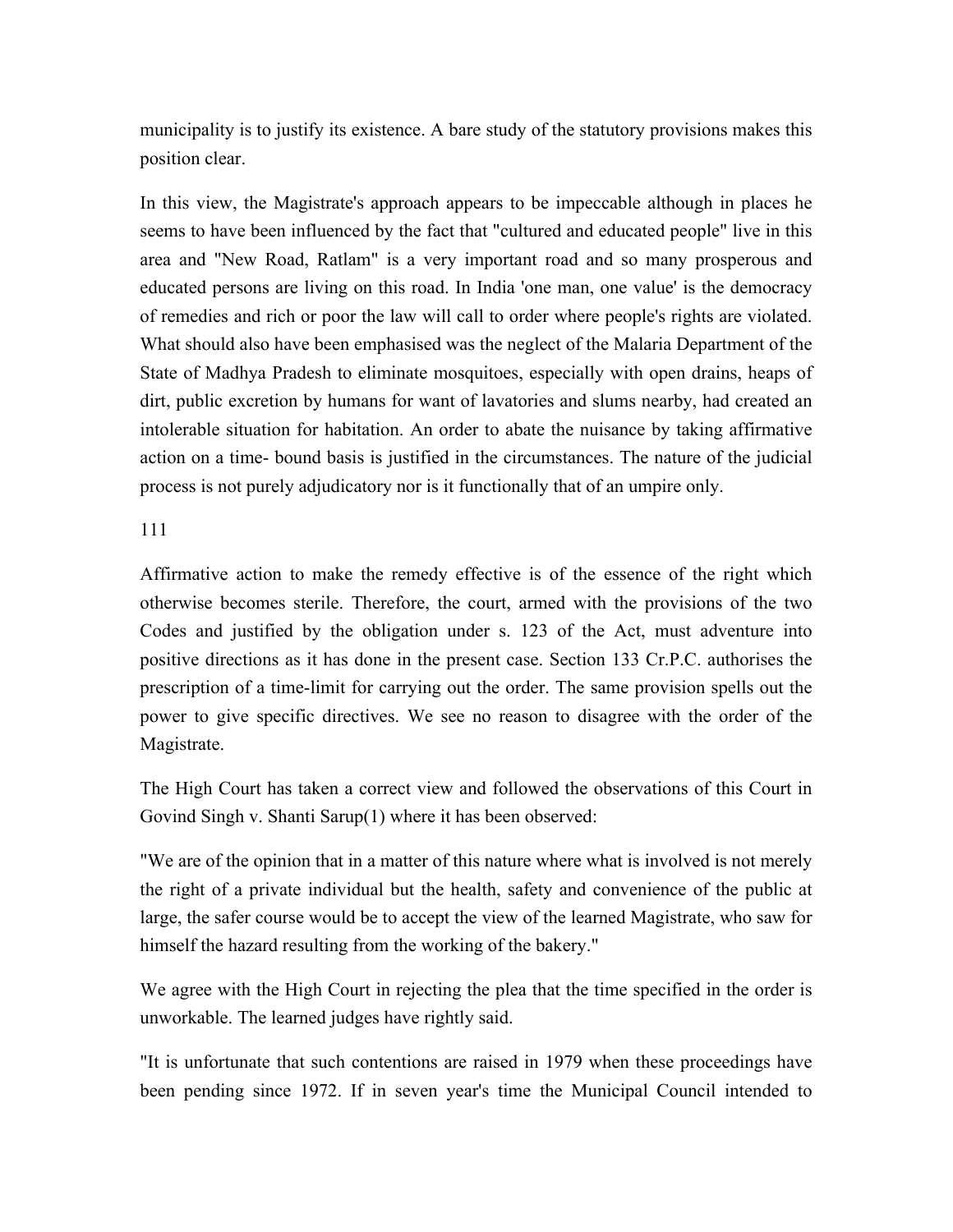remedy such a small matter there would have been no difficulty at all. Apart from it, so far as the directions are concerned, the learned Magistrate, it appears, was reasonable. So far as direction No. 1 is concerned, the learned Magistrate only expected the Municipal Council and the Town Improvement Trust to evolve a plan and to start planning about it within six months: the learned Magistrate has rightly not fixed the time limit within which that plan will be completed. Nothing more reasonable could be said about direction No. 1." A strange plea was put forward by the Municipal Council before the High Court which was justly repelled, viz., that the owners of houses had gone to that locality on their own choice with eyes open and, therefore, could not complain if human excreta was flowing, dirt was stinking, mosquitoes were multiplying and health was held hostage. A public body constituted for the principal statutory duty of ensuring sanitation and health cannot outrage the court by such an ugly plea.

#### 112

Luckily, no such contention was advanced before us. The request for further time for implementation of the Magistrate's order was turned down by the High Court since no specific time-limit was accepted by the municipality for fulfillment of the directions. A doleful statement about the financial difficulties of the municipality and the assurance that construction of drains would be taken up as soon as possible had no meaning. The High Court observed: "Such assurances, it appears, are of no avail as unfortunately these proceedings for petty little things like clearing of dirty water, closing the pits and repairing of drains have taken more than seven years and if these seven years are not sufficient to do the needful, one could understand that by granting some more time it could not be done."

The High Court was also right in rejecting the Additional Sessions Judge's recommendation to quash the Magistrate's order on the impression that s. 133 Cr.P.C. did not provide for enforcement of civic rights. Wherever there is a public nuisance, the presence of s. 133 Cr.P.C. must be felt and any contrary opinion is contrary to the law. In short, we have no hesitation in upholding the High Court's view of the law and affirmation of the Magistrate's order. Before us the major endeavour of the municipal council was to persuade us to be pragmatic and not to force impracticable orders on it since it had no wherewithal to execute the order. Of course, we agree that law is realistic and not idealistic and what cannot be performed under given circumstances cannot be prescribed as a norm to be carried out. From that angle it may well be that while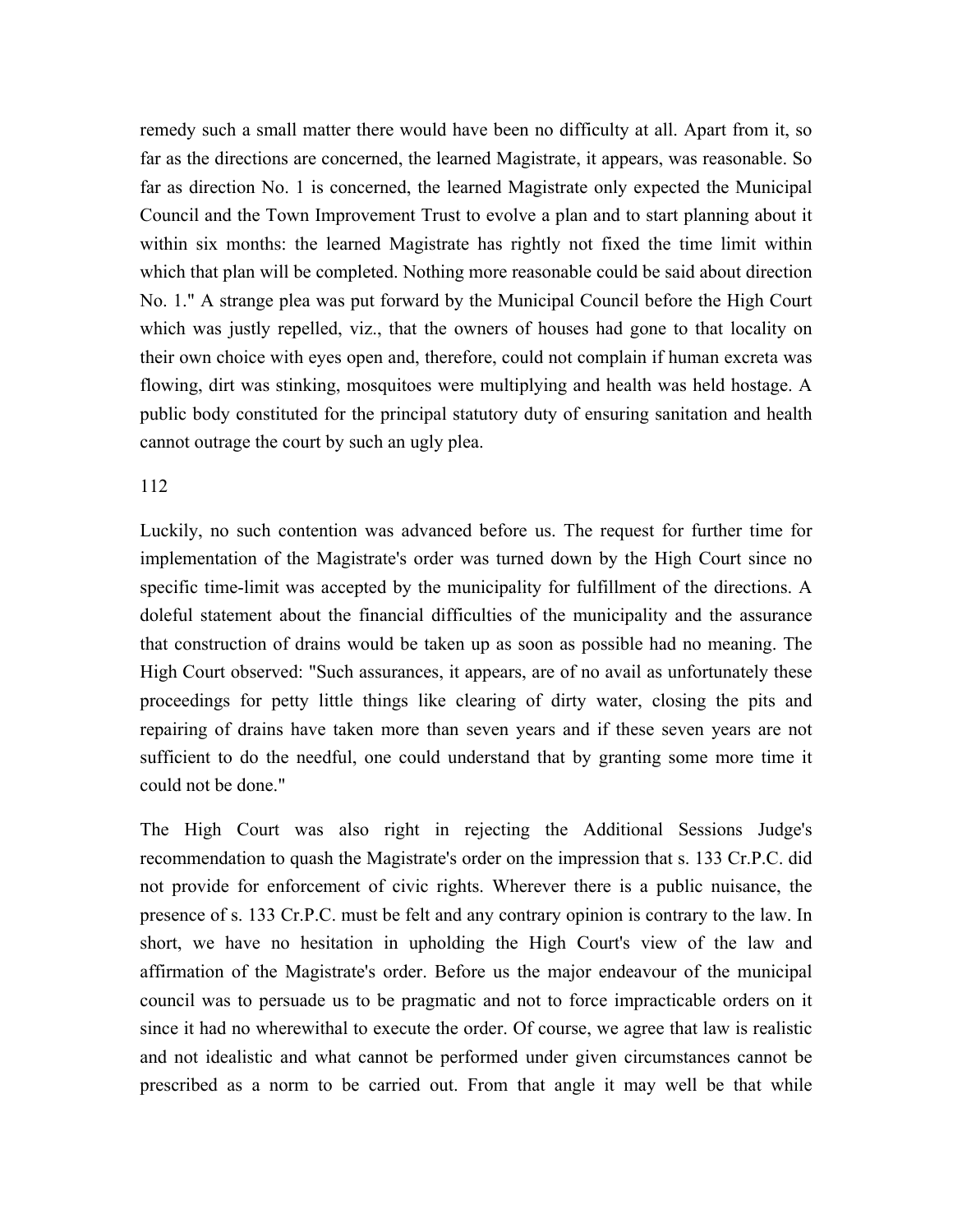upholding the order of the Magistrate, we may be inclined to tailor the direction to make it workable. But first things first and we cannot consent to a value judgment where people's health is a low priority. Nevertheless, we are willing to revise the order into a workable formula the implementation of which would be watch-dogged by the court.

Three proposals have been put forward before us in regard to the estimated cost of the scheme as directed by the Magistrate. The Magistrate had not adverted to the actual cost of the scheme nor the reasonable time that would be taken to execute it. As stated earlier it is necessary to ascertain how far the scheme is feasible and how heavy the cost is likely to be. The Court must go further to frame a scheme and then fix time-limits and even oversee the actual execution of the scheme in compliance with the court's order.

Three schemes placed before us, together with tentative estimates of the costs, have been looked into by us. Judges are laymen and cannot put on expert airs. That was why we allowed the municipality

#### 113

and the respondents to produce before us schemes prepared by expert engineers so that we may modify the directions issued by the Magistrate suitably. Scheme 'A' is stated to cost an estimated amount of Rs. 1.016 crores. The State Government has revised this proposal and brought down the cost. In our view, what is important is to see that the worst aspects of the insanitary conditions are eliminated, not that a showy scheme beyond the means of the municipality must be undertaken and half done. From that angle we approve scheme 'C' which costs only around Rs. 6 lakhs. We fix a time limit of one year for completing execution of the work according to that scheme. We further direct that the work shall be begun within two months from to-day and the Magistrate shall inspect the progress of the work every three months broadly to be satisfied that the order is being implemented bona fide. Breaches will be visited with the penalty of s. 188 I.P.C.

We make the further supplementary directions which we specifically enjoin upon the municipal authority and the State Government to carry out.

1. We direct the Ratlam Municipal Council (R1) to take immediate action, within its statutory powers, to stop the effluents from the Alcohol Plant flowing into the street. The State Government also shall take action to stop the pollution. The Sub Divisional Magistrate will also use his power under s. 133 I.P.C., to abate the nuisance so caused.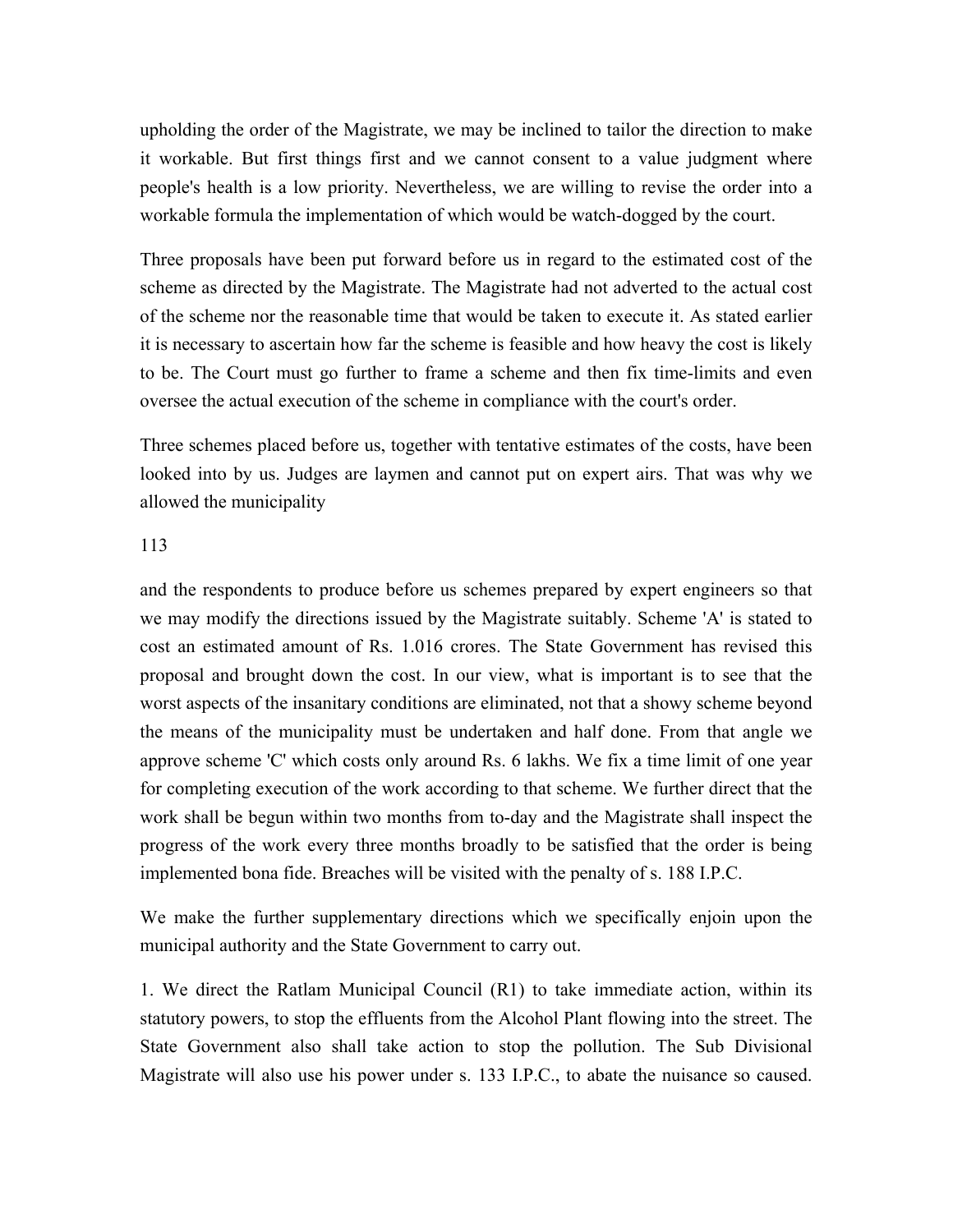Industries cannot make profit at the expense of public health. Why has the Magistrate not pursued this aspect ?

2. The Municipal Council shall, within six months from to-day, construct a sufficient number of public latrines for use by men and women separately, provide water supply and scavenging service morning and evening so as to ensure sanitation. The Health Officer of the Municipality will furnish a report, at the end of the six- monthly term, that the work has been completed. We need hardly say that the local people will be trained in using and keeping these toilets in clean condition. Conscious cooperation of the consumers is too important to be neglected by representative bodies.

3. The State Government will give special instructions to the Malaria Eradication Wing to stop mosquito breeding in Ward 12. The Sub Divisional Magistrate will issue directions to the officer concerned to file a report before him to the effect that the work has been done in reasonable time.

4. The municipality will not merely construct the drains but also fill up cesspools and other pits of filth and use its sanitary

114

staff to keep the place free from accumulations of filth. After all, what it lays out on prophylactic sanitation is a gain on its hospital budget.

5. We have no hesitation in holding that if these directions are not complied with the Sub Divisional Magistrate will prosecute the officers responsible. Indeed, this court will also consider action to punish for contempt in case of report by the Sub Divisional Magistrate of willful breach by any officer.

We are sure that the State Government will make available by way of loans or grants sufficient financial aid to the Ratlam Municipality to enable it to fulfil its obligations under this order. The State will realise that Art. 47 makes it a paramount principle of governance that steps are taken 'for the improvement of public health as amongst its primary duties'. The municipality also will slim its budget on low priority items and elitist projects to use the savings on sanitation and public health. It is not our intention that the ward which has woken up to its rights alone need be afforded these elementary facilities. We expect all the wards to be benefited without litigation. The pressure of the judicial